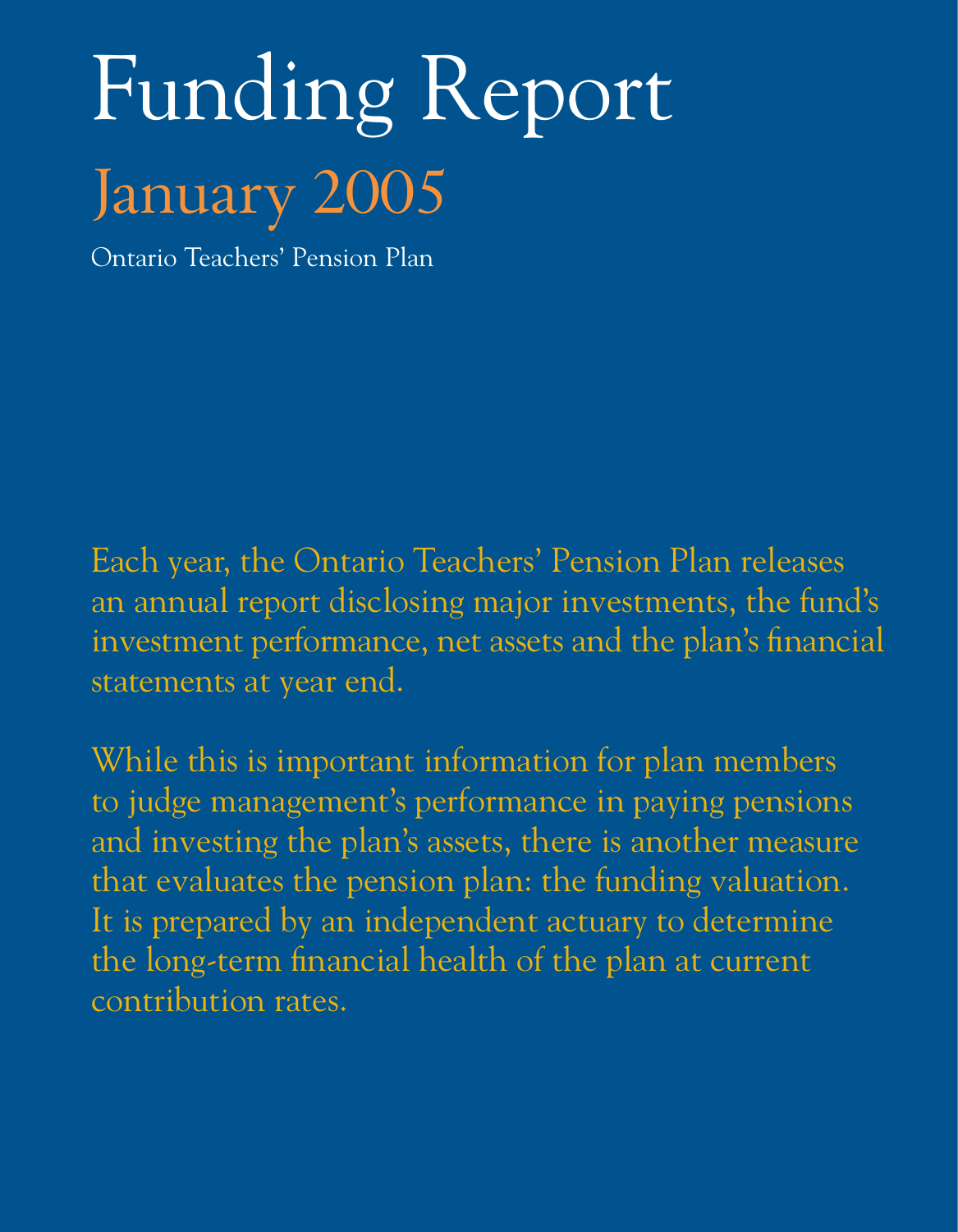# Who is responsible for funding the pension plan?

The Ontario Teachers' Federation (OTF) and the Ontario government, the plan's sponsors, are responsible for ensuring the plan is fully funded for the long term. They make the decisions on when to spend surplus and how to deal with shortfalls when they occur.

Contrary to many members' beliefs, the board of the Teachers' pension plan cannot change benefits or the contribution rate – those decisions are up to the plan sponsors. The board is responsible for investing the assets in the teachers' pension fund, administering the pension plan and paying pensions to plan members and their beneficiaries.

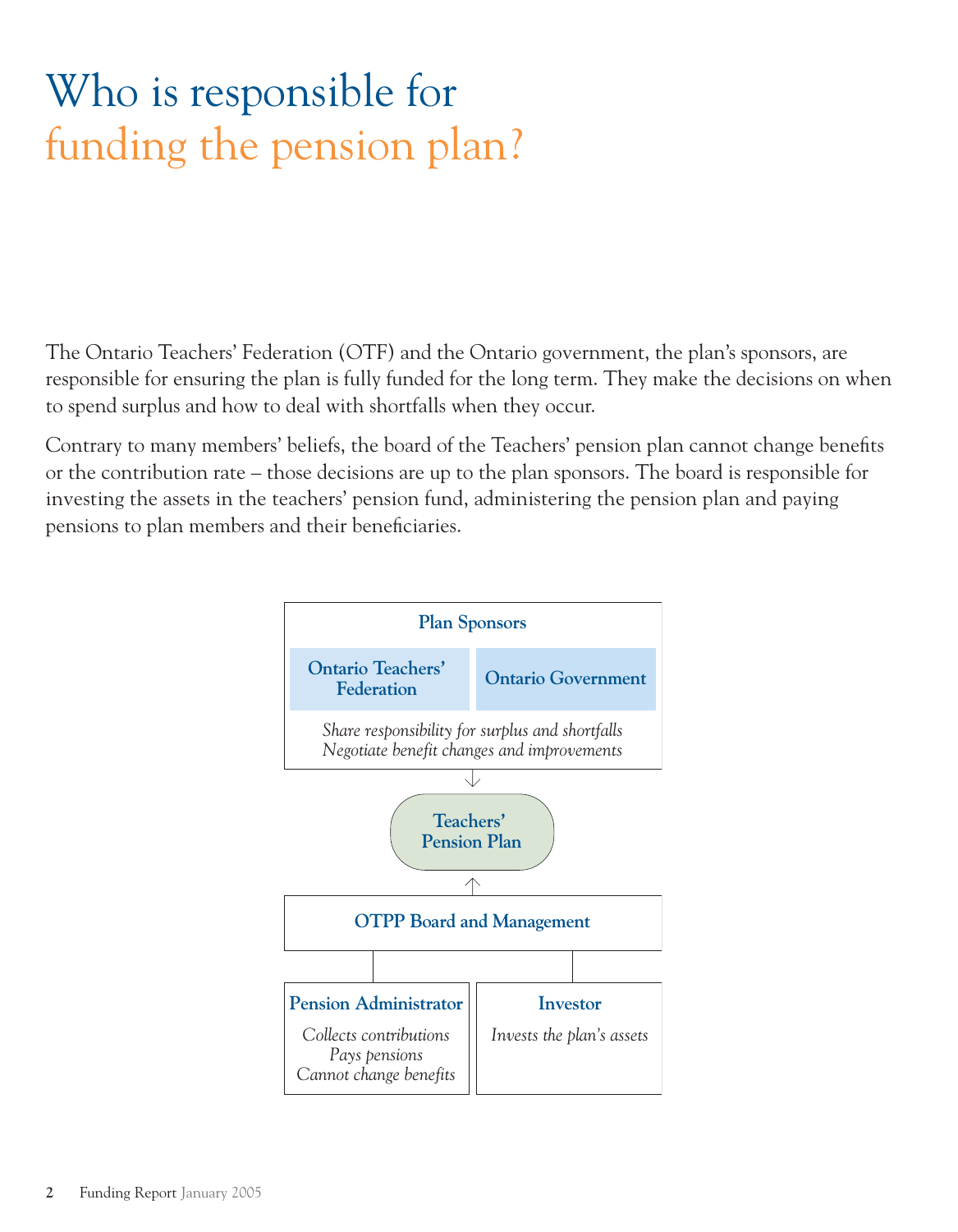# What is the result of the latest valuation?

The actuarial valuation at January 2005 showed the plan had a shortfall of assets compared to the future cost of benefits. Low interest rates caused the cost of benefits to rise to almost \$120 billion, leaving a gap or shortfall of \$19.4 billion from the current level of actuarial assets. The shortfall has increased from \$6.2 billion in 2004. It means that plan benefits are 84% funded, down from 94% in 2004. Benefits were fully funded in every other year since 1990 – in fact, investment returns created over \$18 billion in surplus during that period.

If the shortfall persists, the OTF and the Ontario government will have to take steps to bring assets and benefits back into balance before filing the next valuation in 2006.

### Why is there a shortfall?

Low interest rates have caused a sharp increase in the amount of money needed today to pay all pensions promised in the future. This has affected most defined benefit pension plans in Canada, causing many to have funding shortfalls and announce contribution increases.

Real interest rates would have to go up by 1% by next January and the fund would have to perform extremely well to wipe out the shortfall. This is highly unlikely.

The OTF and the Ontario government shared a total of \$18.6 billion in surplus between 1993 and 2001. Surplus was used to improve pension benefits and eliminate special payments.

| OTF                                     | <b>Ontario Government</b>       | $\Omega$ |
|-----------------------------------------|---------------------------------|----------|
| Pension benefit improvements including: |                                 |          |
| • Permanent 85 factor                   | Eliminated special payments     |          |
| • Lower CPP reduction (0.45% from 0.7%) | scheduled to address the plan's |          |
| • 10-year guaranteed death benefit      | pre-1990 unfunded liability     |          |
| • Reduced pension as early as age 50    |                                 |          |
| \$9.3 billion                           | \$9.3 billion                   |          |
|                                         |                                 |          |

#### **Funding Status**







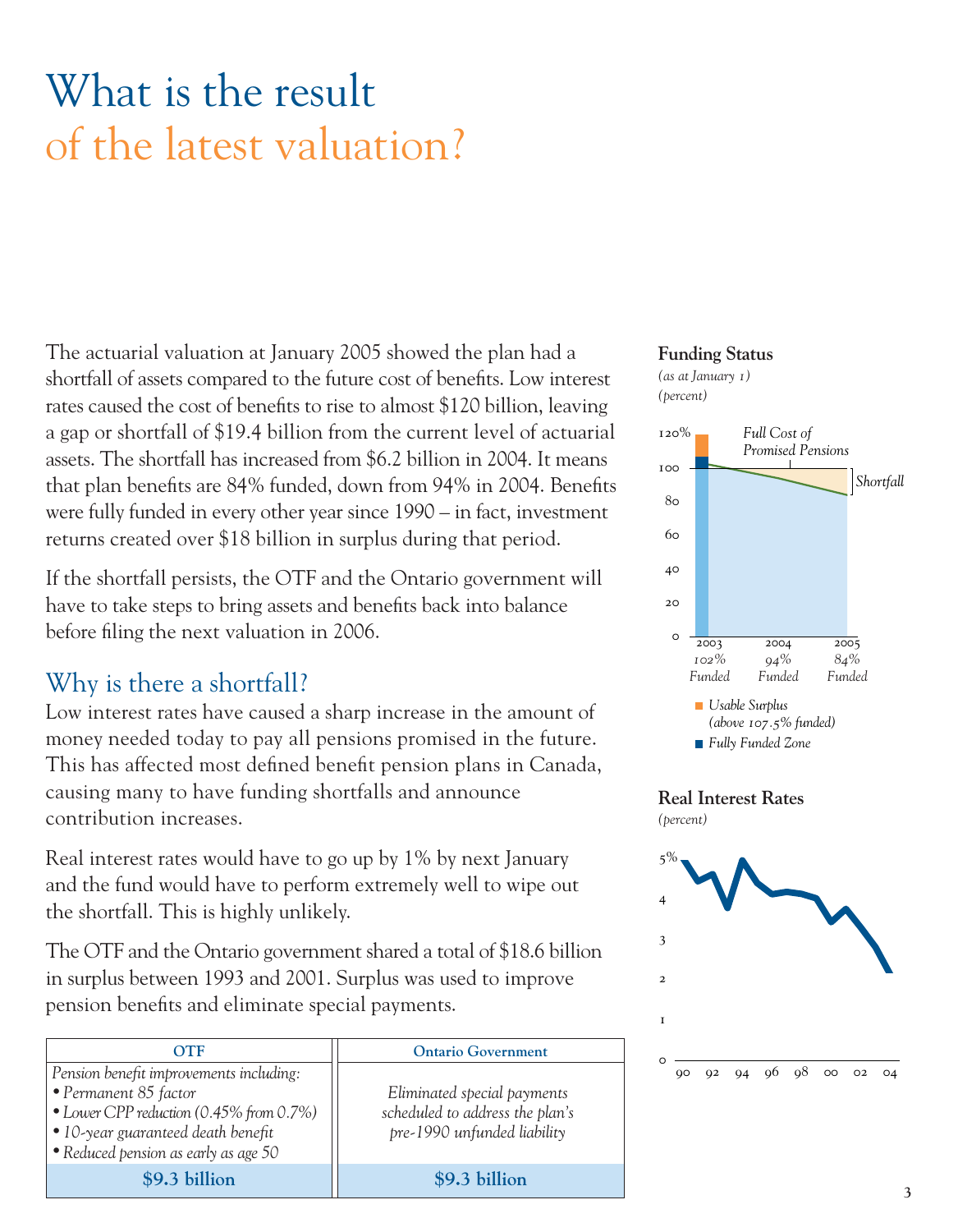# How much money does the plan need for the future?

The answer is, it needs enough to cover the cost of future pension payments for all members. The Teachers' pension plan is a defined benefit plan with full inflation protection, the most valuable type of pension plan. It promises pensions based on a formula, not by the amount of money contributed. The plan pays 2% per year of service times the average salary of the member's best-five years.

Today, the plan has about \$84 billion in net assets and pays retired teachers over \$3.4 billion annually. So, on a short-term basis, the plan looks like it has enough to pay pensions, and it certainly does for many years to come.

But the plan sponsors and members need to look beyond the short term because the plan must be healthy not just in 2005, but 50, 60 and 70 years from now, when it's paying benefits to new teachers who won't retire until well into the future.

To assess the funding status, Teachers' board of directors hires an independent actuary who determines the assumptions to be used in the valuation and calculates the plan's bottom line.

In preparing a funding valuation, the actuary must project the plan's benefit costs and compare them to the current plan assets, then add in future contributions from teachers and the government. He looks ahead to the next 70 years, which is how long the plan must exist to fully pay out the costs of future benefits promised to all current plan members.

The funding valuation provides the plan sponsors with a snapshot of the future. It tells them whether, at a particular point in time, the plan is fully funded and has enough money to cover the cost of future pensions promised to all current plan members.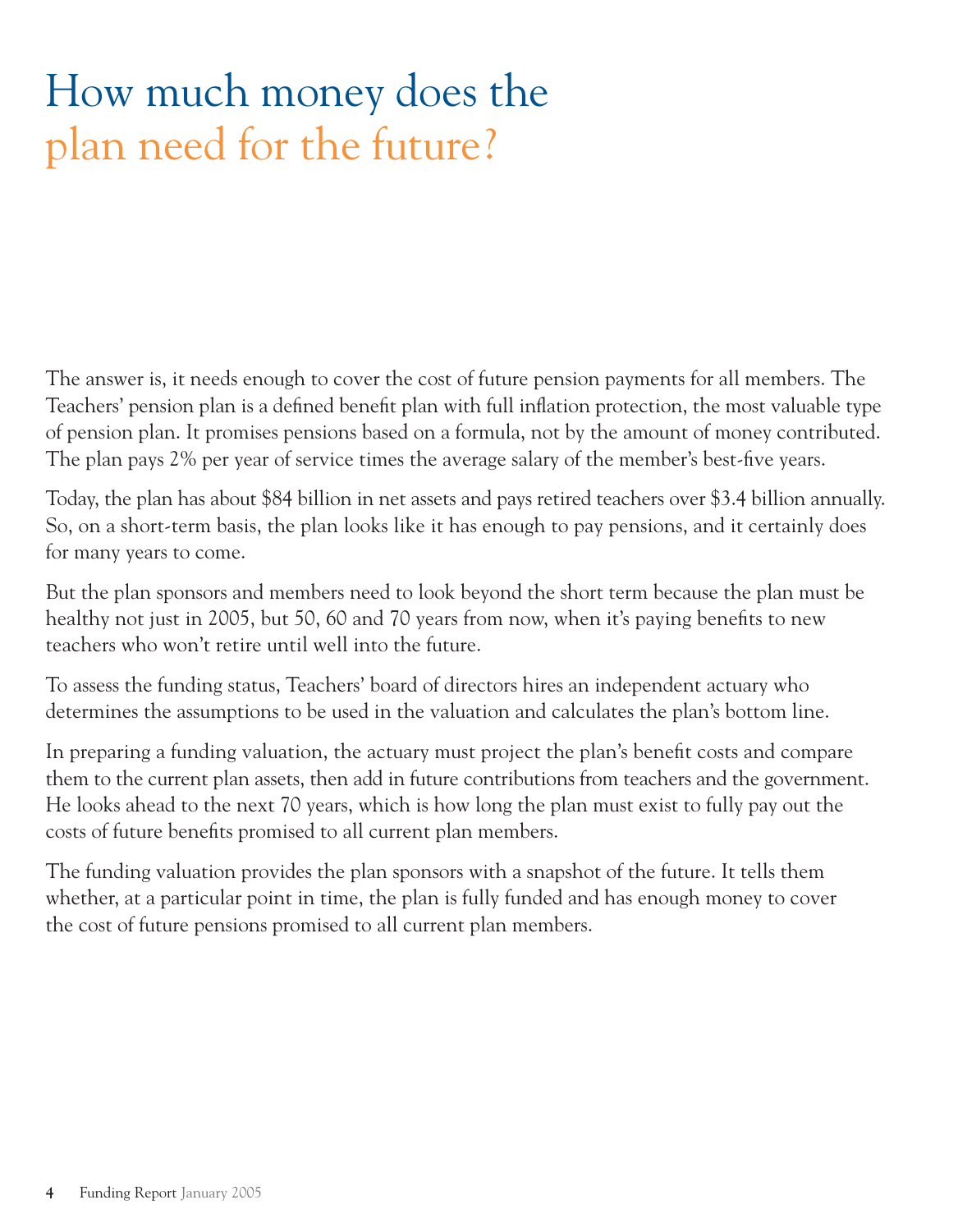# What is so important about January 1, 2006?

**Funding Management Policy**



By law, the plan is required to file a funding valuation with pension regulators every three years. The last valuation was filed in 2003, so the January 2006 valuation must be filed with the regulators.

If the valuation shows the plan continues to have a funding shortfall, it could trigger a contribution rate increase in the following year – January 2007. The last contribution increase for this pension plan was in 1990 when the contribution rate increased by 1% to 7.3% on the first \$41,100 (CPP maximum salary) and 8.9% above that amount.

The OTF and the government have been discussing the funding situation and looking at ways to deal with the shortfall. In its February 2005 *Communiqué* to plan members, the OTF said that a contribution rate increase in 2007 for both teachers and the government cannot be avoided.

### What is the funding management policy?

The OTF and the government adopted a funding management policy in March 2003. It provides a structure for the sponsors to set policies on what to do in case of surplus or shortfall. It is their responsibility to decide when it's appropriate to change benefits, change contribution rates or hold the line on both.

The OTF and the government created a fully funded zone which should provide a cushion to avoid funding shortfalls in future. Under this policy, the plan is considered fully funded if its assets are 100% to 107.5% of future benefit costs. In addition, this fully funded zone is actually larger because the policy instructs the actuary to use a 0.5% lower assumption for the future investment return when the surplus is in the upper range of the zone. This more conservative assumption has the effect of saving surplus in good times for a future rainy day.

Previously, the OTF and the government used the \$18.6 billion in surplus created in the 1990s to eliminate special payments by the government and improve pension benefits for teachers and pensioners.

Under the policy, new benefits or reduced contributions would be granted only when the plan is above its fully funded zone. This higher standard for what constitutes a usable surplus will help the plan avoid benefit improvements or contribution reductions that could jeopardize the long-term health of the plan.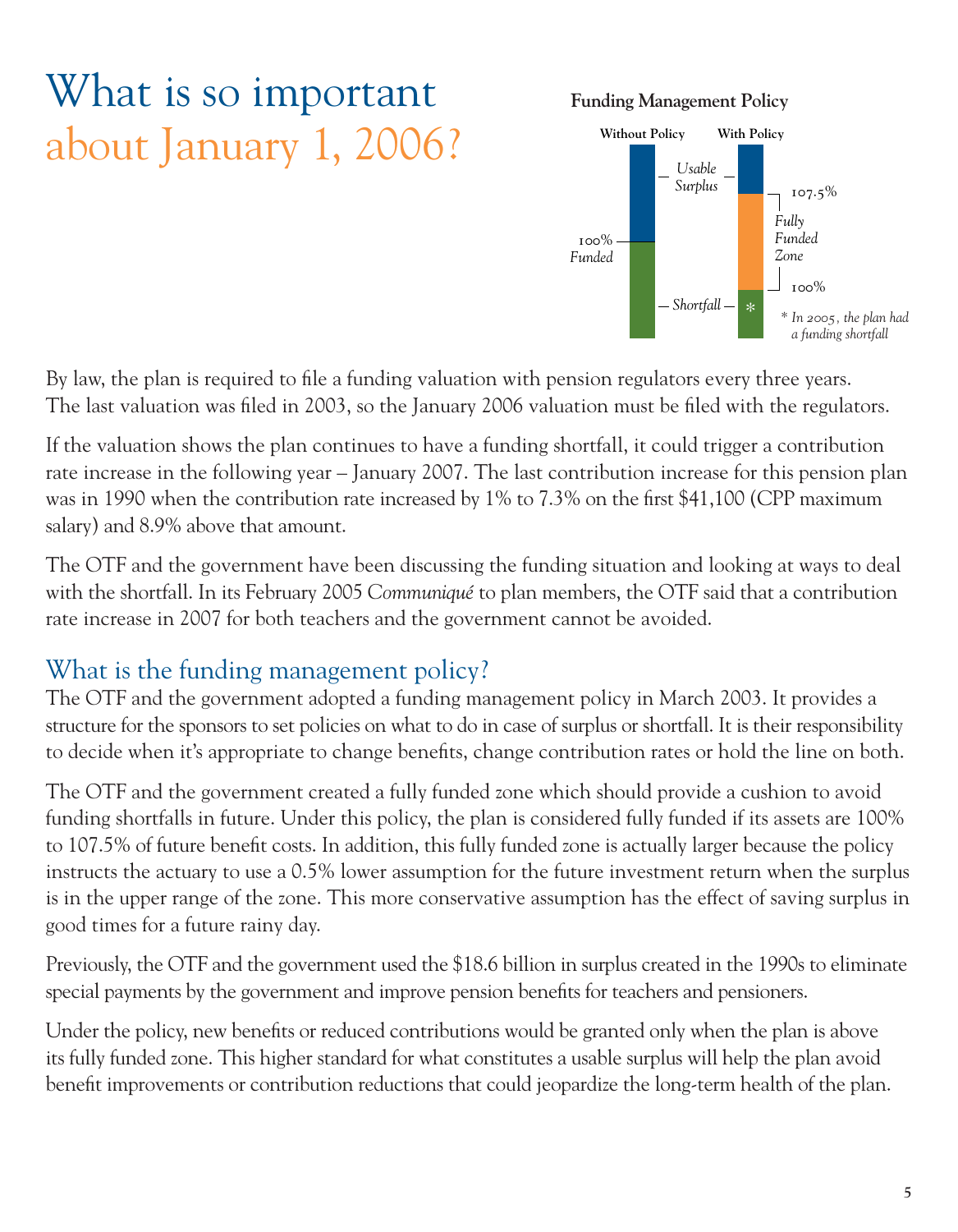# How is the valuation calculated?



The pension plan must maintain a balance, over time, between benefits promised and the plan's assets (contributions and investment returns). If the value of benefits is too high compared to the assets, the plan will become unbalanced, resulting in a shortfall. If the plan's assets are stronger, the plan will have a surplus.

The actuary looks at the long-term cost of benefits (not just the immediate cost) and the long-term value of contributions and investment returns.

### Valuing the benefits

The actuary determines the future cost of pension benefits (the plan's "liabilities") by making a number of assumptions, including:

- How long will teachers work? What salary increases are teachers likely to receive?
- What will inflation be in the future? How long will the average teacher live?
- What will the plan's investments earn?
- These and other assumptions are used to estimate the value and the cost of future defined benefits owed to today's members. The assumptions for the rate of return on investments and longevity of members are key to determining the cost.

To calculate the amount of money needed today to pay all pensions promised in the future, the actuary uses something called "real" (meaning after inflation) interest rates. These rates rise and fall with the markets and can cause the cost of future benefits to fluctuate quite dramatically. A 1% change in the rates causes a 20% change in the amount required to fully fund benefits. When real interest rates fall, as they did in the last three years, plan assets increase in value, but the cost of future benefits increases dramatically.

#### **Cost of a typical pension at retirement**

This is the amount the pension plan must have on hand, at different interest rates, to pay each \$40,000 pension for teachers retiring at 58. It must have \$250,000 more at today's rate than it did 10 years ago when rates were 3% higher.

| Real interest rates | Rounded value of pension |
|---------------------|--------------------------|
| $2.0\%$             | \$810,000                |
| 3.0%                | \$710,000                |
| 4.0%                | \$630,000                |
| 5.0%                | \$560,000                |
|                     |                          |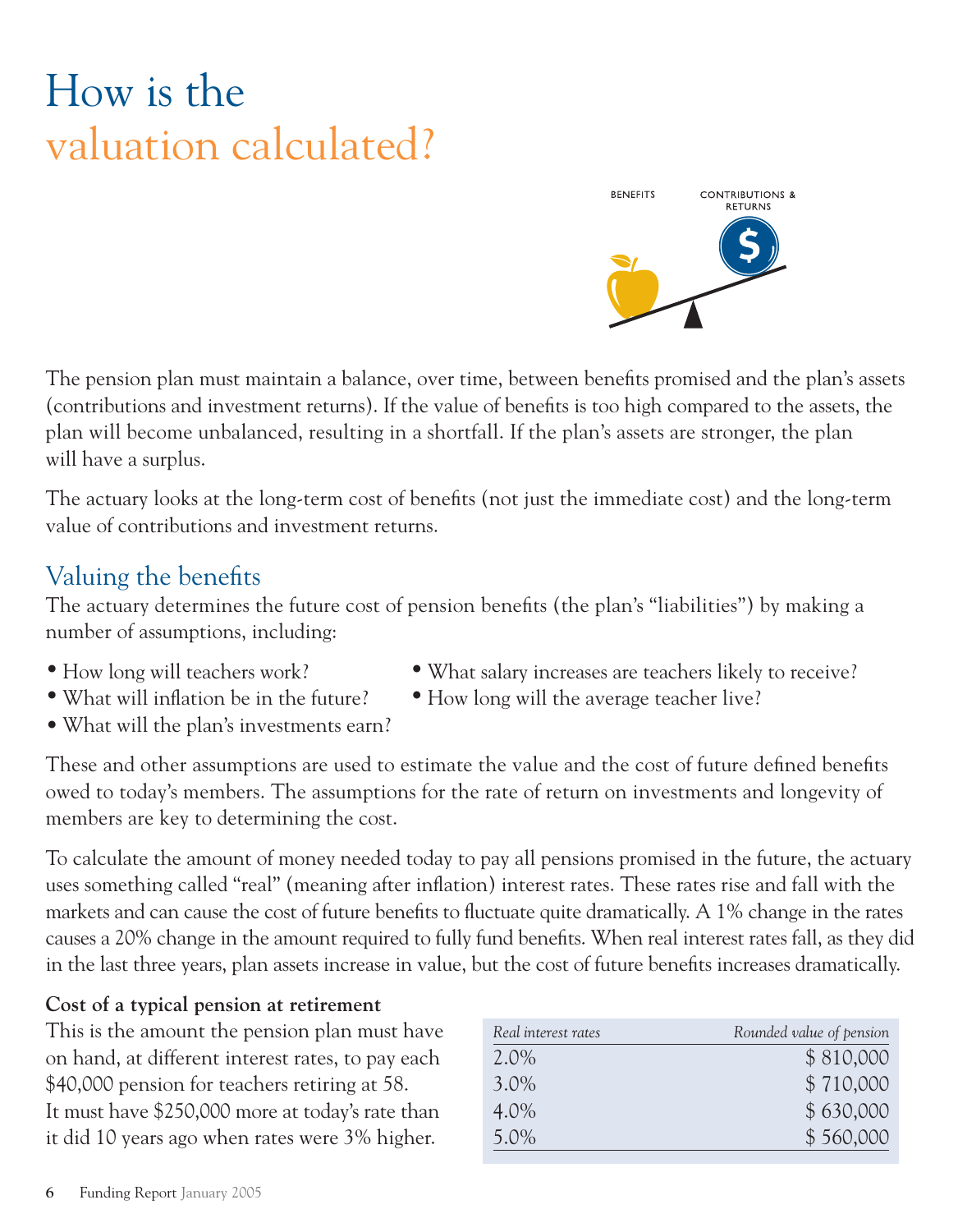### Valuing the assets

The actuary takes into account everything the plan owns – stocks, bonds, real estate – and the investment return expected in the future plus the value of contributions today's plan members will make in the future.

We know the actual size of the fund today, but the actuary must estimate the amount of money in today's dollars the fund will need in the future. To do that, he makes a conservative estimate about what rate of return the fund is likely to achieve over the long term. He also takes into account the value of all future contributions from the teachers and the government – \$17 billion in the current valuation.

| as at January 1 (percent)        | 2005 <sup>1</sup> | 2004 <sup>1</sup> | 2003 | 2002                     | 2001 | 2000 | 1999 | 1998 |
|----------------------------------|-------------------|-------------------|------|--------------------------|------|------|------|------|
| Rate of return                   | 5.85              | 6.20              |      | 6.40 6.30                | 6.25 | 6.50 | 7.50 | 7.50 |
| Inflation rate                   | 2.75              | $-2.35$           |      | 2.05 1.90 2.20 2.25 3.50 |      |      |      | 3.50 |
| Real rate of return <sup>2</sup> | 3.10              | 3.85              | 4.35 | 4.40                     | 4.05 | 4.25 | 4.00 | 4.00 |
|                                  |                   |                   |      |                          |      |      |      |      |

#### **Valuation assumptions**

1 *Estimated assumptions; valuation not finalized*

2 *The assumed rate of return also includes a 1% premium above market interest rates to allow for higher returns from stocks*

These valuation assumptions change over time, as this chart demonstrates, and are intended to take into account a long time horizon. While actual experience mirrors some assumptions closely, annual stock market returns typically fluctuate much more significantly compared to the assumption and are smoothed over five years.

| as at January $1^1$ (\$ billions)        | $2005^3$ | $2004^3$ | 2003 | 2002 | 2001  | 2000  | 1999  | 1998  | 1996  | 1993 |
|------------------------------------------|----------|----------|------|------|-------|-------|-------|-------|-------|------|
| Net assets                               | 84.3     | 75.7     | 66.2 | 69.5 | 73.1  | 68.3  | 59.1  | 54.5  | 40.1  | 29.4 |
| Smoothing adjustment                     | (1.5)    | 3.5      | 9.7  | 3.0  | (4.3) | (7.3) | (5.1) | (6.0) | (1.8) |      |
| Value of assets                          | 82.8     | 79.2     | 75.9 | 72.5 | 68.8  | 61.0  | 54.0  | 48.5  | 38.3  | 29.4 |
| Future contributions                     | 17.0     | 15.7     | 14.7 | 13.7 | 14.4  | 13.4  | 12.0  | 12.6  | 14.5  | 14.3 |
| Government special payments <sup>2</sup> |          |          |      |      |       |       | 3.7   | 8.5   | 8.4   | 8.4  |
| Actuarial assets                         | 99.8     | 94.9     | 90.6 | 86.2 | 83.2  | 74.4  | 69.7  | 69.6  | 61.2  | 52.1 |
| Future accrued benefits                  | 119.2    | 101.1    | 89.1 | 84.3 | 76.4  | 69.8  | 66.2  | 62.8  | 60.5  | 50.6 |
| Surplus <sup>4</sup> (shortfall)         | (19.4)   | (6.2)    | 1.5  | 1.9  | 6.8   | 4.6   | 3.5   | 6.8   | 0.7   | 1.5  |
|                                          |          |          |      |      |       |       |       |       |       |      |

#### **Funding valuation history**

1 *Valuation dates determined by the OTF and the Ontario government (plan sponsors)*

2 *Payments committed by the government toward the pre-1990 unfunded liability*

3 *Estimated preliminary valuation only; not finalized or filed with pension regulator*

4 *As surpluses were created in the 1990s, they were used to pay for benefit improvements and to pay off the pre-1990 unfunded liability payments*

Using the assumed rate of return for the future and the future contributions for all current plan members, the actuary determines whether the plan's assets today are sufficient to pay all promised pensions in the future. As shown in the chart above, the cost of future benefits is estimated at \$119.2 billion, while assets (actuarial assets) are estimated at \$99.8 billion, based on an assumed real rate of return of 3.1% for the future. This leaves the plan with an estimated \$19.4 billion shortfall in 2005, which the OTF and the government will address before filing the next valuation in 2006. In its February 2005 *Communiqué* to plan members, the OTF said that a contribution rate increase in 2007 for both teachers and the government cannot be avoided.